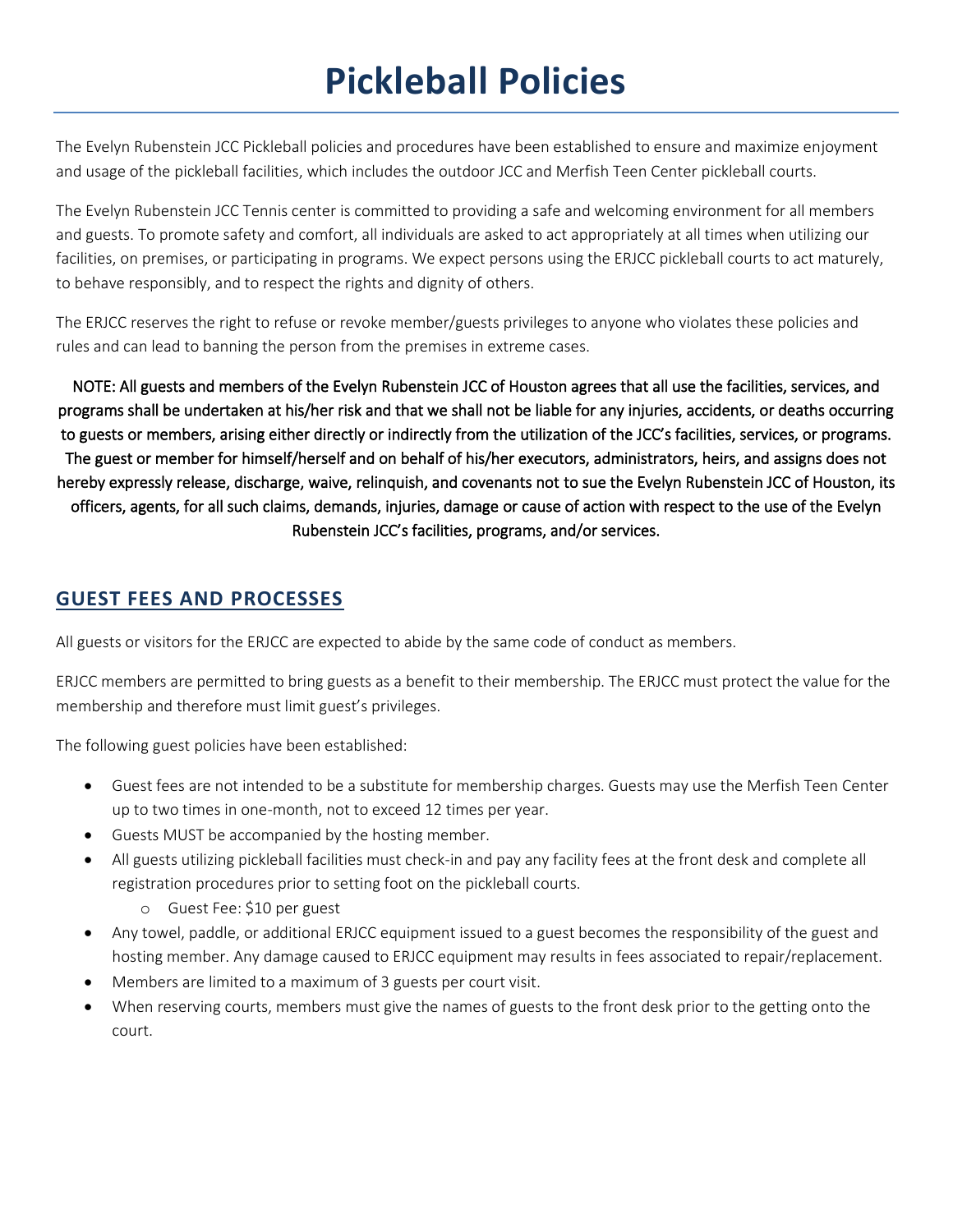## **MEMBER/CHECK-IN PROCEDURES**

All members are required to scan or present their membership card or JPASS upon entering the Tennis Center or Merfish Teen Center, this process is critical to ensuring the safety and security of our members, staff, and guests, by knowing who is entering and leaving our facility.

Guests will be required to let the front desk know which member(s) they are playing with upon checking in and pay the appropriate guest/court fees prior to going to the court.

If you are playing at the Merfish pickleball courts, you will be required to pay guest/court fees prior to the heading to the Merfish facility if applicable. This must be done either via credit card on file or at the tennis facility prior to the Merfish court reservation.

Unauthorized use of a membership card by a person other than the member to whom the card is issued will result in termination of membership. Please report all lost membership cards immediately to the Evelyn Rubenstein JCC membership office.

## **COURT RESERVATION PROCEDURES AND POLICIES**

The court reservation system provides for fair and efficient use of the courts and for the enjoyment of all J members. The actual amount of open court time made available on a daily basis is not guaranteed and is at the discretion of the Tennis Center Director. The Front desk may move members to a different court than originally reserved to optimize court usage.

| <b>Reservation Day</b> | Program Members may reserve a court | Health, Sports, & Fitness and Tennis |
|------------------------|-------------------------------------|--------------------------------------|
|                        | (3 days in advance)                 | Members may reserve a court          |
|                        |                                     | (4 days in advance)                  |
| Monday                 | Thursday                            | Friday                               |
| Tuesday                | Friday                              | Saturday                             |
| Wednesday              | Saturday                            | Sunday                               |
| Thursday               | Sunday                              | Monday                               |
| Friday                 | Monday                              | Tuesday                              |
| Saturday               | Tuesday                             | Wednesday                            |
| Sunday                 | Wednesday                           | Thursday                             |

Reservations may be made beginning at 7:00am in the morning and must abide by the below schedule:

*EX: If a program member calls on Monday they may reserve a court for Thursday (3 days), any other J member may reserve a court for Friday (4 days).*

Individuals may arrange one advanced court time per day, additional same reservations may be made upon completion of the first reserved court time provided space is available.

To make reservation you may call the tennis front desk at 7:00am, calls will normally be returned after 8am to accommodate the front desk scheduling, or you may utilize our online court reservation system on the "My J" app, available for download for iPhone and android.

Individuals who frequently cancel reservations, deliberately double book courts, arrive late, or have a history of not showing for reserved courts are subject to reservation sanctions or no show fees of \$25. A reservation is considered to be a "no-show" 15 minutes after the posted reservation time. At this point, the reservation is terminated and returned to the